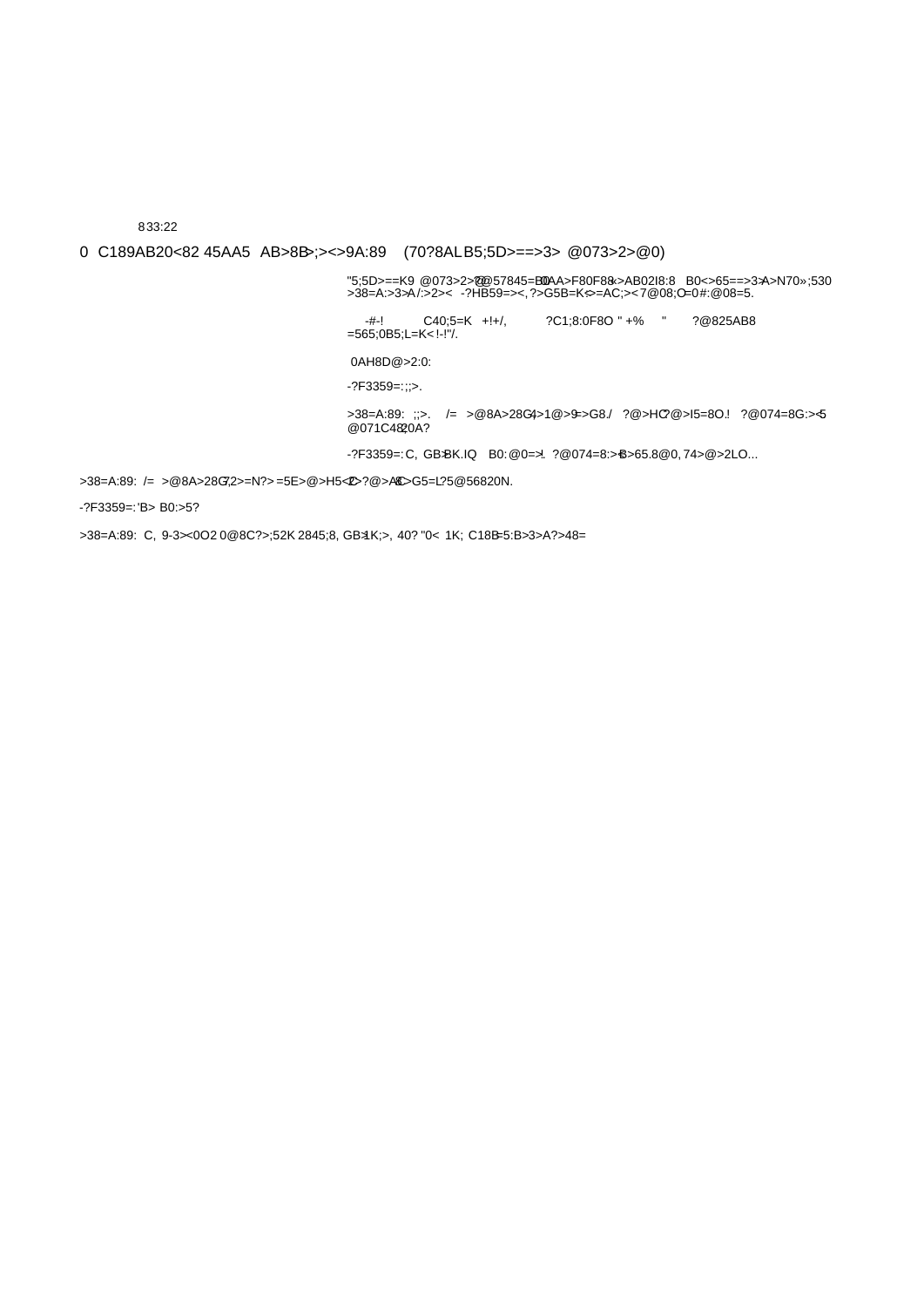-?HB59=: A<KA;5? B :0:>3> ?@>F5AA0?

>38=A:89: B >;><>9A:>3>. B 5=8.

-?HB59=: C, 0 :0:8< >1@07><?

>38=A:89: @>AB> A>>1I8BL, GB> 2 40==>< A;CG05 <8@>2>5 52@59A:>5 A>>1I5AB2>, ?5@2>5: =5 8<55B =8G53> >1I53> A ;8G=>9 ?>78F859 3>A?>48=0 >;><>9A:>3>. >2B>@KE: 0) =5 ?>445@6820BL =8 45AAC, =8 0@8C?>;L, =8 2A5 2>B MB8 8 2K@0605B 8A:@5==55 A>GC2AB285. 2- B@5BL8E: A>>1I05B, GB> 5A;8 :B>-B> 87 52@552 1C45B 70<5G5= 2 =0F8ABA:8E ?@5ABC?;5=8OE, B> <K 1C45< 1>@>BLAO ?5@2K<8.

-?HB59=: !:020 1>3CA59G0/&AQ 1>:55-<5=552 MB> B=>H5=88 K:> A?>:>9=>.

> $>38$ =A:89: "5< 1>;55 87-70>4=>3>G5;>25:0, :>B>@K@5H8;AB0BL8;;80@45@><<C;LB8<8;;80@45@>&;8 2>7><=8; A51OE>7O8=>< #:@08=K...

-?F3359=: 5B, 2>?@>A 2 B><, GB> A8=03>38, >=8... !8=03>38 4>;6=K 2A5340 1KBL >B MB8E 45; 2A5E 2 AB>@>=5 2>>1I5. !8=03>30 **-** MB> 4>< A>1@0=89, MB> <>;8B25==>5 702545=85. => 4>;6=> 70=8<0BLAO B5<, GB> 70=8<0BLAO 4CE>2=K< <8@>< 52@552. 2AQ. >B MB> 5Q, B0: A:070BL45;>. >B. 70=8<0BLAQ0:A:070BL?>;8B8:>9,70=8<0BLAQ0:8<825I0<8 8 ?>445@6820BL...

! : / . #... !", --"-, C <5=O 5ABL"- -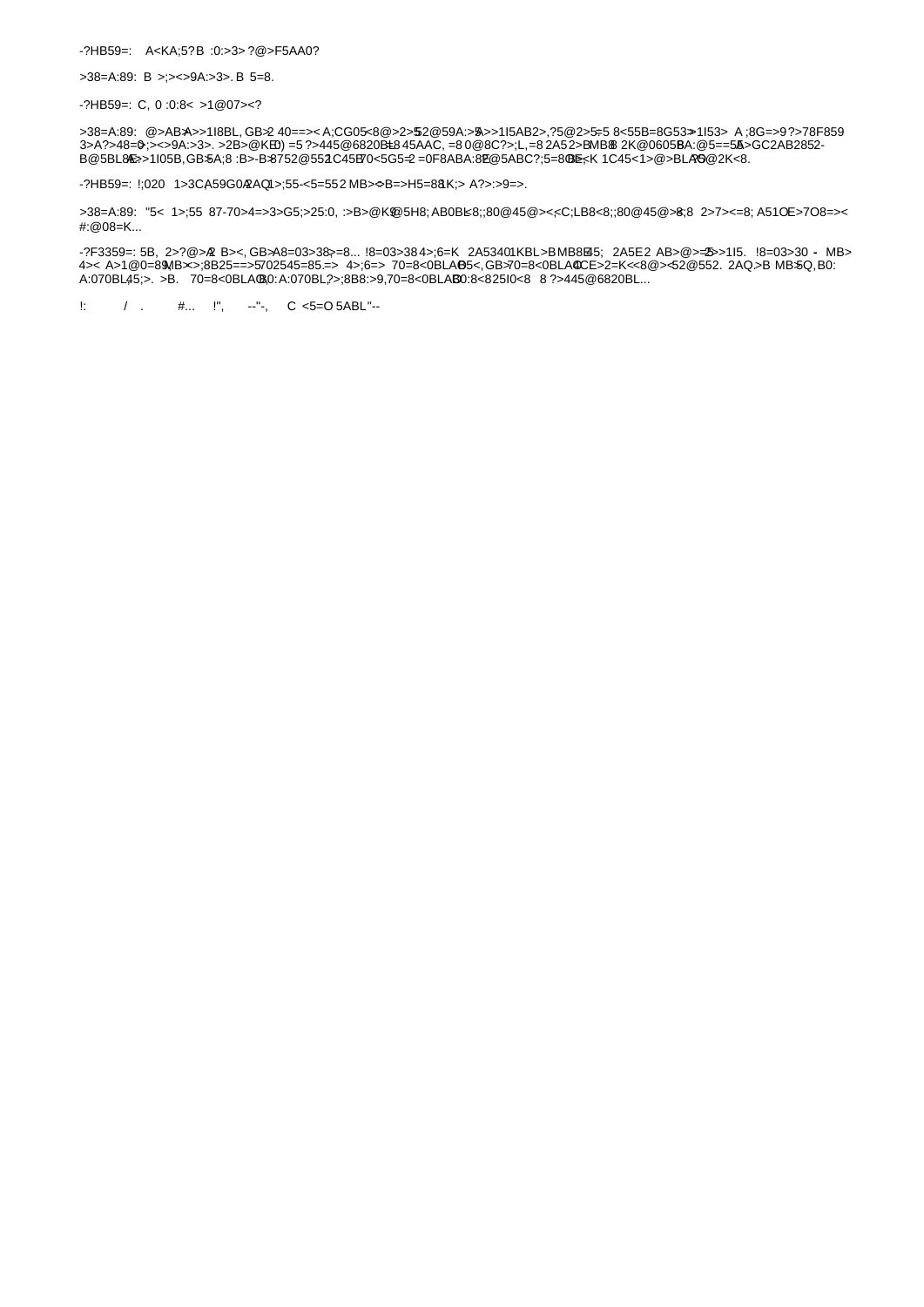$335 := < 5 = 80@852$ 

 $.948B30;$   $H 2 K 2$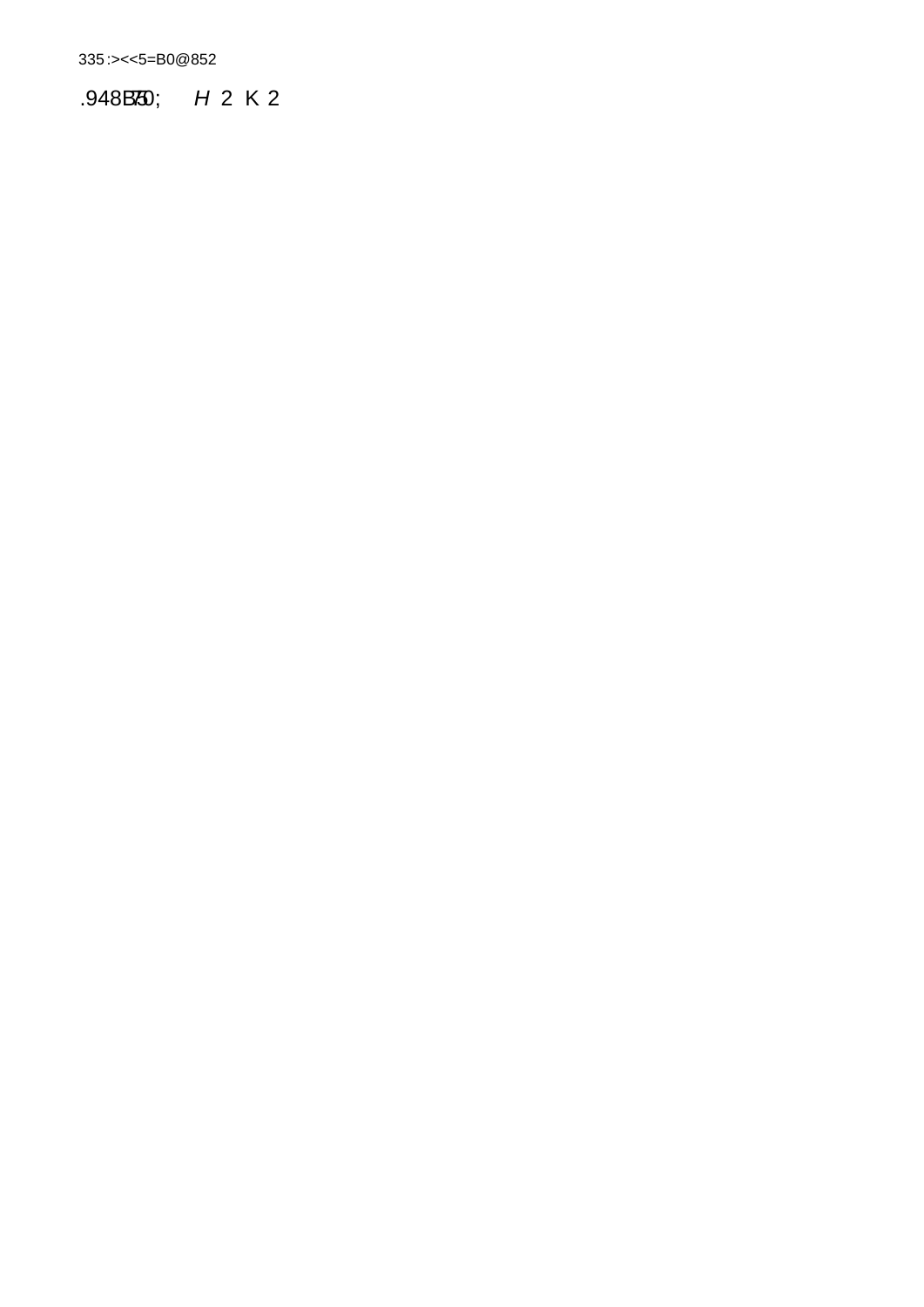

# Пипец с пипердополем, охренели совсем уроды

7 минут назад

Ответить

 $0$   $\Omega$ 

| $-2$ $\blacksquare$<br>Sergey Tkachenko                                                                                                                                                                                                                                                                                                                                                                                                                                                                                                                                                                                                                                                                                                                                                                                                                                                                                                                                                                                                                                                                                                                                                                                                                                                                                                                                                                                                                                                                                                                           |  |
|-------------------------------------------------------------------------------------------------------------------------------------------------------------------------------------------------------------------------------------------------------------------------------------------------------------------------------------------------------------------------------------------------------------------------------------------------------------------------------------------------------------------------------------------------------------------------------------------------------------------------------------------------------------------------------------------------------------------------------------------------------------------------------------------------------------------------------------------------------------------------------------------------------------------------------------------------------------------------------------------------------------------------------------------------------------------------------------------------------------------------------------------------------------------------------------------------------------------------------------------------------------------------------------------------------------------------------------------------------------------------------------------------------------------------------------------------------------------------------------------------------------------------------------------------------------------|--|
| Радиообращение рейхсканцлера А. Гитлера к нации по случаю объявления войны Советскому Союзу 22 июня 1941 года: Когда 3<br>сентября 1939 года Англия объявила войну Германскому Рейху, она сделала очередную попытку пресечь в зародыше объединение и<br>возрождение Европы, обрушиваясь на самую сильную в данный момент страну на континентенационал-социалистическое<br>движение начало работу по объединение немецкого народа и, таким образом, способствовало возрождению империи. Избавление<br>нашего народа от бедствий, нищеты и позорного забвения носило все признаки национального РенессансаТем не менее, снова<br>стала проводиться политика изоляции Германии, основанная на немедленно возродившейся ненавистиКампания лжи, начатая в<br>этих целях, состояла из заявлений, что другим народам угрожают, в подстрекании этих народов лживыми обещаниями британских<br>гарантий и помощи, и в натравливании их на Германию, чтобы развязать большую войну<br>Таким образом Англия с мая до августа 1939 года в радиообращениях убеждала мир, что Германия непосредственно угрожает<br>Литве, Эстонии, Латвии, Финляндии и Бесарабии, также как и Украине. Настал час, когда мы должны предпринять меры против<br>этого заговора, составленного еврейскими англосаксонскими поджигателями войны и, в равной доле, еврейскими правителями<br>Ничего не напоминает? "Мы - собиратели русских территорий", "мы - объединители народа", "восстановление исторической<br>справедливости", "еврейский заговор в Украине", "все плохие против нас, хороших" |  |

# 7 минут назад

Ответить

| Гость         |                                                                                                                                                                                                                                | $+1$ $1$                      |
|---------------|--------------------------------------------------------------------------------------------------------------------------------------------------------------------------------------------------------------------------------|-------------------------------|
|               | Галоперидольчику прими, отпустит может быть.                                                                                                                                                                                   |                               |
| 7 минут назад |                                                                                                                                                                                                                                | Ответить                      |
|               | Sergey Tkachenko                                                                                                                                                                                                               | $\circ$ 0 $\Omega$            |
|               | умнее ничего придумать не в силах ? агрессор никогда не признается в том, что он агрессор. "Фашисты будущего<br>будут называть себя антифашистами"                                                                             |                               |
|               | 6 минут назад                                                                                                                                                                                                                  | Ответить                      |
|               | Гость                                                                                                                                                                                                                          | +1 <b>L3 [2</b>               |
|               | ты да, не в силах, особенно доставило "Таким образом Англия с мая до августа 1939 года в                                                                                                                                       |                               |
|               | радиообращениях убеждала мир, что Германия непосредственно угрожает Литве, Эстонии, Латвии,<br>Финляндии и Бесарабии, также как и Украине. " Не было тогда такого государства как ОКРАИНА,<br>сочинитель, скачи иди недотроль. |                               |
|               | 4 минуты назад                                                                                                                                                                                                                 |                               |
|               | Sergey Tkachenko                                                                                                                                                                                                               | $0$ $\mathbf{C}$ $\mathbf{D}$ |
|               | http://www.hrono.ru/dokum/194_dok/1941gitler.php учите историю                                                                                                                                                                 |                               |
|               | 3 минуты назад                                                                                                                                                                                                                 |                               |
|               | Михаил Шабаев                                                                                                                                                                                                                  | Ответить<br>Ответить<br>$+12$ |

Свет погас, упал забор, У авто заглох мотор,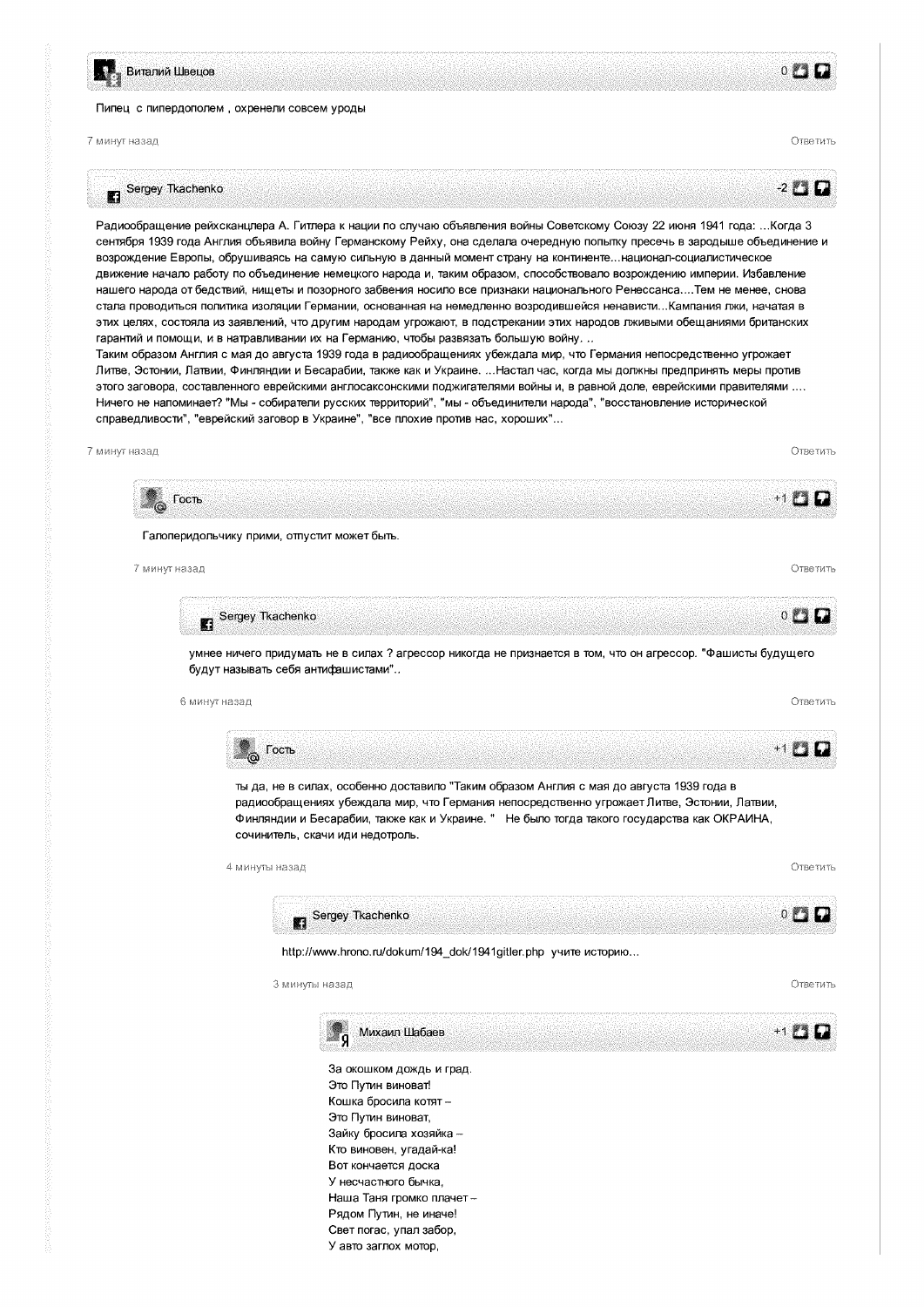| C174 > @>2KQ40.8.8.<br>70,57L :20@B8@\$@,<br>$5$ ?>=@028;>8=>, C |                |   |  |
|------------------------------------------------------------------|----------------|---|--|
| $0ABC$ ?828 $Z3 =$                                               |                |   |  |
| #:N1>3>:0B0:;87<0                                                |                |   |  |
| $1JOA = 5 = 854 = 5$                                             |                |   |  |
| $= 05B064K945 \leq \ldots \leq 00B$                              |                |   |  |
| $-B$ $>$ CB8 $\approx$ 28= $>$ 20B!                              |                |   |  |
| < K8- <  ;;  .--.l-<. .                                          | ?>:070BU>:LH5: | С |  |
|                                                                  |                |   |  |

B>;L:> GB>

B25B8B2

## $C159A0AB5\rightleftharpoons @B1:0 M2$ ;NF84008=>2>->:@08=8A4BN@49Ab41>79015@8.

2 <?=CBL0704

!;54CNI85 :><<5=B0@88

>2>AB8 ?> B5<5

# @C385 =>2>AB8

-:A-:0=4840B 2 ?@57845=BK

15.05.2034 **-** 45:41

B7>7M6MI **.** 872

;02=K9 A?0A0B5;L 45AA:>9 >130AB8: N48 2 ><5 ?@>DA>N7>2 ?>381;8 70 AG8B0==K\$5:C=4K

# 705760; - 12:54

!!&/: >;><>9A:89 &0@52C: 70 B2>N 3>;>2C 40NB <8;;8>= 4>;;0@>2. &0@52 >;><>9A:><C4 =5 72>=8<=5 (70?8ALB5;5D>==>3>  $@073>2>@08+$ 

## $*$  ;-39:43

 $45AAD = 5701C45B = 5?@ > ABBC = B5$ B@03548N 2 <0O (2845> 2:;NG5=85)

14.05.2034 **.** 16:42

 $=8$  <0=85,  $=54$ >AB>25@=00 8=D>@<0F8O\* 815@5@:C3» >?C1;8:>20; A?8A>:?>4>7@5205<KE2 ?@8G0AB=>AB85AA:>9 %0BK=8, A@548 >128=O5<KE >1=0@C65=K 65@B2K

B>B5< 65 0<5AB8B5;L 3>@O!B@5;:>20 40; C:@08=A:>9@<8824 G0A0=0  $@071;>:8@>20=85>@>4>2$  , ?>  $8AB5G5=8A@>:0=>1510; =0G0BL$ 2>5==CN>?5@0F8N(2845>)

#2030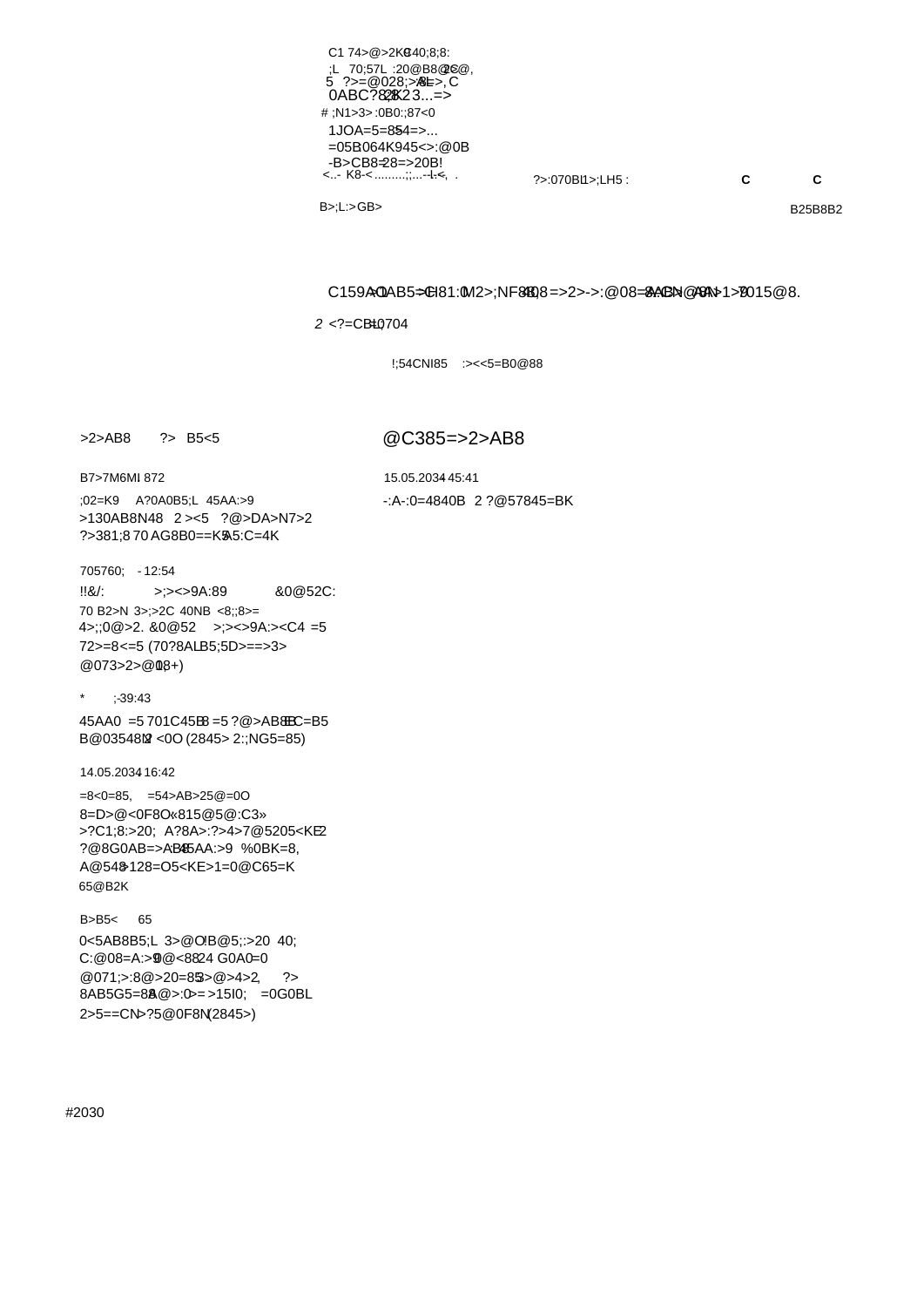